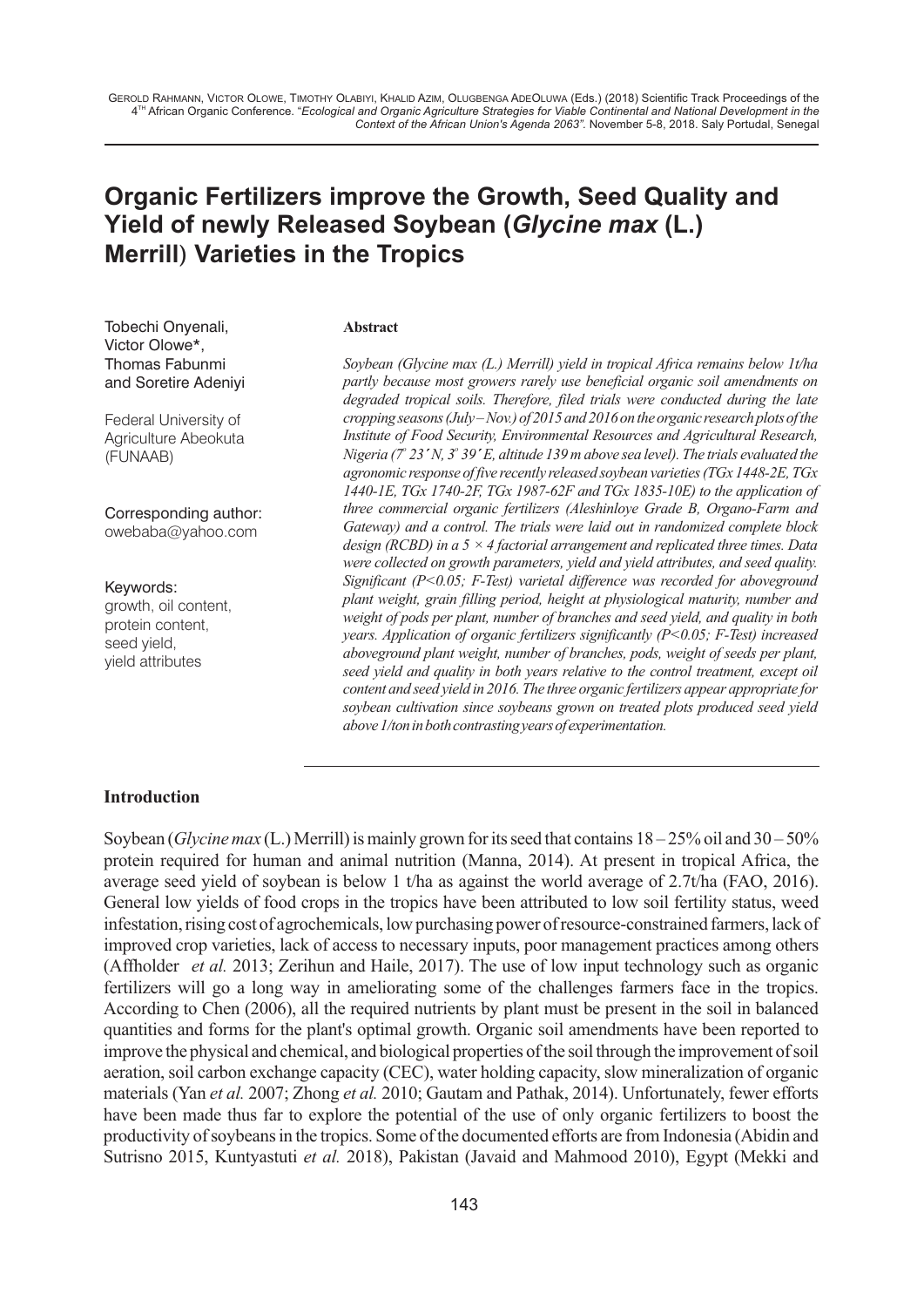Ahmed 2005), Nigeria (Olowe *et al.* 2014), India (Aher *et al.* 2015). However, most of these studies were limited to grain yield and yield attributes, not addressing seed quality as affected by the applied organic fertilizers. Therefore, our study was carried out to evaluate the effect of organic fertilizer application, on growth, yield, yield attributes and quality of soybeans in the tropics.

### **Materials and Methods**

The field experiments were carried out on the organic research plots of the Institute of Food Security, Environmental Resources and Agricultural Research, Nigeria (7° 23' N, 3° 39' E, altitude 139 m above sea level) during the late cropping seasons of 2015 and 2016 on a sandy loam soil. During the period of experimentation, a total rainfall of 435.8 and 519.1 mm was recorded in 2015 and 2016, respectively. Based on the results obtained from soil analysis, the soils of the experimental sites were loamy sand in texture and contained 0.11 and 0.12% total nitrogen, 1.17 and 1.19% total organic carbon, available P 16.42 and 48.69 mg/kg, 0.28 and 0.91 mol/kg exchangeable potassium with pH of 6.1 and 6.2 in 2015 and 2016, respectively. The experimental design was randomized complete design in a  $5 \times 4$  factorial arrangement and replicated three times. The factors were varieties: TGx 1448-2E (late maturing), TGx 1440-1E (Late maturing), TGx 1740-2F (Early maturing), TGx 1987-62F (Early maturing) and TGx 1835-10E (Early maturing) and organic fertilizers: Alehinloye Grade B (0.58 and 0.56% N; abattoir waste based), Organo farm (1.58 and 1.67% N; brewery waste based) and Gateway (0.50 and 0.50% N; animal dung and wood ash based) in 2015 and 2016, respectively. Sowing was done on the experimental plots that consisted of six rows measuring  $4 \text{ m x } 3 \text{ m } (12 \text{ m}^2)$  at 60 cm x 5 cm giving a total plant population of 333,000 plants per ha. Sowing was done on July 15, 2015 and July 13, 2016. Organic fertilizers were applied at three weeks after sowing (WAS) immediately after the first weeding. The second hoe weeding was done at 6WAS. Thereafter, five plants were randomly selected and tagged at 5WAS from the net plot for plant height and yield attribute measurement on plot basis. Data were collected on plant height at physiological maturity (R7), grain filling period (GFP), and above ground plant weight. At harvest, data on yield attributes (number of branches per plant, number and weight of seeds and pods per plant were collected on five randomly selected plants from each plot and total plot yield was determined. The oil and protein content of seeds were determined using Soxhelt extraction and Kjeldahl block digestion and steam distillation, respectively (Egan *et al.* 1981). All data collected were subjected to analysis of variance (ANOVA) to test the main and interaction effects and where the effects were statistically significant ( $P < 0.05$ ,  $F$ -test), treatment means were separated using the least significant difference (LSD) method.

### **Results**

The five test varieties were significantly different (*P<0.05; F* - test) from each other for above ground plant weight, grain filling period, number of branches per plant and height at physiological maturity in 2015 and 2016. Similarly, application of Aleshinloye Grade B and Organo farm organic fertilizers significantly (*P<0.05*) increased aboveground plant weight and number of branches per plant relative to the control. However, the organic fertilizer application had no effect on grain filing period and height at physiological maturity. The Variety × Fertilizer application effect on the measured growth parameters was not significant on the varieties in both years (Table 1). Pod number and weight per plant was significantly (*P<0.05; F*– test) affected by varietal effect and organic fertilizer application in both years, except the effect of organic fertilizer on pod weight in 2016. Application of Aleshinloye significantly (*P<0.05*) enhanced seed weight of soybeans compared to other organic fertilizers and control. Variety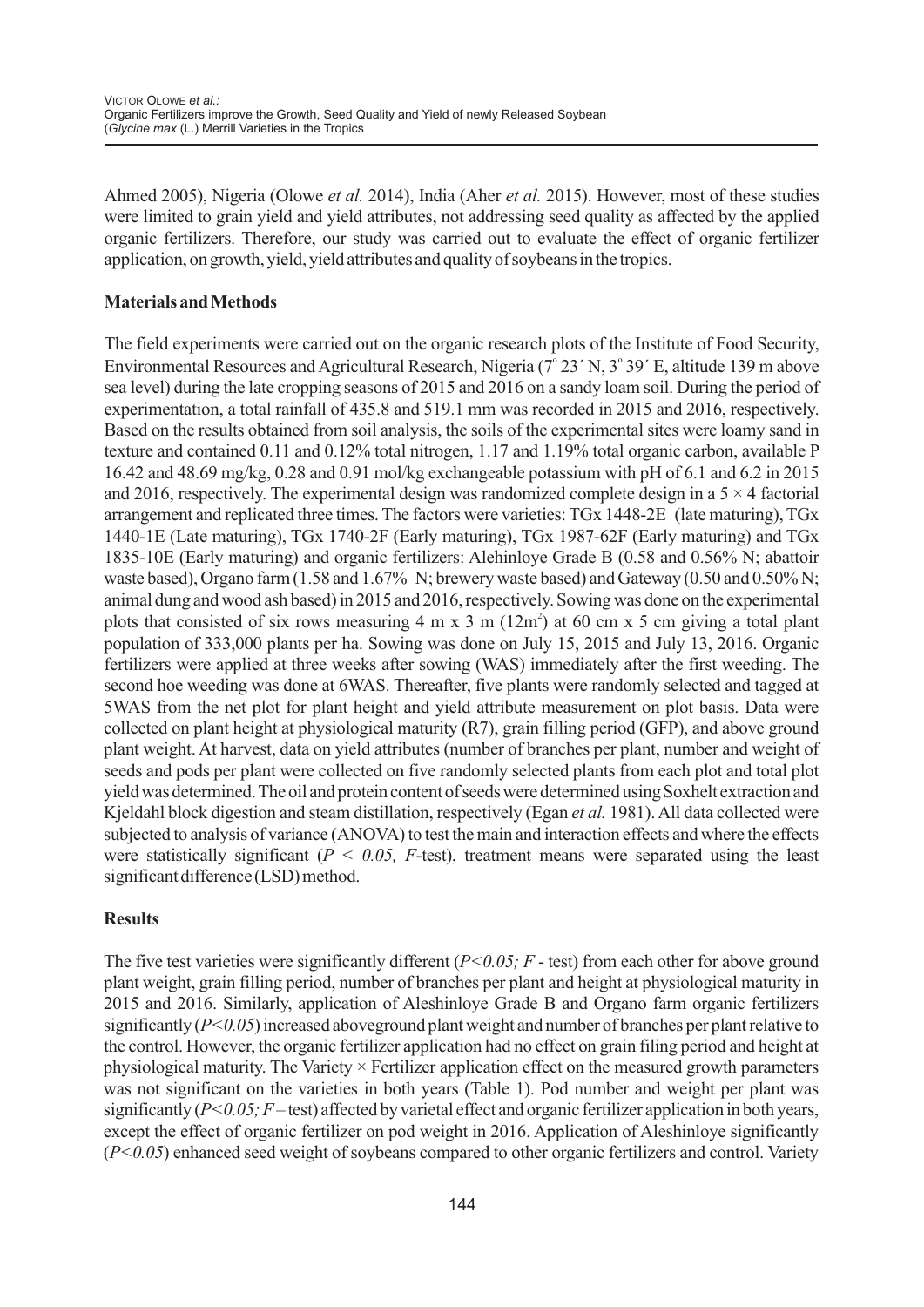and organic fertilizers had no effect on seed number per plant. Variety × Fertilizer Application effect was not significant on any of the measured yield attributes in both years (Table 2). The main and interaction effects significantly (*P<0.05; F* – test) affected seed yield and quality in both years, except fertilizer

| Treatment               | 2015                 |            |              | 2016       |                      |            |              |            |
|-------------------------|----------------------|------------|--------------|------------|----------------------|------------|--------------|------------|
|                         | <b>ABGPWT</b><br>(g) | <b>GFP</b> | HTR7<br>(cm) | <b>NBR</b> | <b>ABGPWT</b><br>(g) | <b>GFP</b> | HTR7<br>(cm) | <b>NBR</b> |
| Variety (V)             |                      |            |              |            |                      |            |              |            |
| TG <sub>x</sub> 144-2E  | 24.9                 | 15.1       | 57.6         | 4.6        | 34.5                 | 16.3       | 69.5         | 4.3        |
| TGx 1440-2E             | 27.4                 | 17.8       | 56.9         | 5.8        | 35.7                 | 14.9       | 75.2         | 5.0        |
| TG <sub>x</sub> 1740-2F | 26.9                 | 16.8       | 58.9         | 5.5        | 26.5                 | 13.1       | 76.5         | 4.5        |
| TGx 1987-62F            | 18.3                 | 14.5       | 50.1         | 3.5        | 21.9                 | 13.8       | 66.9         | 3.5        |
| TGx 1835-10E            | 9.0                  | 12.3       | 44.7         | 2.6        | 18.3                 | 16.9       | 58.3         | 2.6        |
| LSD(5%)                 | 6.71                 | 0.62       | 5.78         | 1.24       | 11.36                | 2.07       | 7.61         | 1.32       |
| Organic fertilizer (F)  |                      |            |              |            |                      |            |              |            |
| Control                 | 14.1                 | 15.3       | 67.9         | 2.9        | 16.6                 | 15.6       | 67.9         | 2.6        |
| Aleshiloye B            | 28.7                 | 15.6       | 71.1         | 5.4        | 35.6                 | 15.5       | 71.1         | 4.1        |
| Organo Farm             | 23.9                 | 14.8       | 69.9         | 5.2        | 33.9                 | 14.5       | 69.9         | 4.9        |
| Gateway                 | 18.5                 | 15.5       | 68.1         | 4.0        | 23.4                 | 14.4       | 68.0         | 4.3        |
| LSD(5%)                 | 6.00                 | ns         | ns           | 1.11       | 10.16                | ns         | ns           | 1.18       |
| $V \times F$            | ns                   | ns         | ns           | ns         | ns                   | ns         | ns           | ns         |

| Table 1. Effect of organic fertilizer application on aboveground plant weight (ABGPWT), |
|-----------------------------------------------------------------------------------------|
| Grain filling Period (GFP), height at physiological maturity (HTR7) and number          |
| of branches per plant (NBR) of soybean varieties, 2015 and 2016                         |

ns – not significant

|  | Table 2. Effect of organic fertilizer application on some yield attributes of soybeans, 2015 and 2016 |  |  |
|--|-------------------------------------------------------------------------------------------------------|--|--|
|  |                                                                                                       |  |  |

| Treatment              | 2015  |               |      | 2016        |       |               |      |             |  |
|------------------------|-------|---------------|------|-------------|-------|---------------|------|-------------|--|
|                        |       | PODN PODW NSD |      | <b>WTSD</b> |       | PODN PODW NSD |      | <b>WTSD</b> |  |
|                        |       | (g)           |      | (g)         |       | (g)           |      | (g)         |  |
| Variety (V)            |       |               |      |             |       |               |      |             |  |
| TGx 144-2E             | 53.1  | 19.0          | 83.1 | 9.9         | 59.2  | 23.8          | 92.9 | 11.4        |  |
| TGx 1440-2E            | 65.7  | 25.0          | 85.0 | 13.2        | 55.2  | 24.5          | 83.4 | 10.9        |  |
| TGx 1740-2F            | 59.6  | 19.8          | 97.4 | 10.8        | 49.9  | 17.5          | 83.3 | 9.9         |  |
| TGx 1987-62F           | 36.4  | 13.2          | 76.4 | 9.4         | 33.1  | 11.5          | 76.9 | 8.2         |  |
| TGx 1835-10E           | 20.4  | 8.1           | 44.0 | 8.6         | 20.3  | 8.9           | 43.9 | 9.3         |  |
| LSD(5%)                | 17.43 | 8.19          | ns   | ns          | 15.99 | 8.76          | ns   | ns          |  |
| Organic fertilizer (F) |       |               |      |             |       |               |      |             |  |
| Control                | 33.8  | 10.4          | 61.8 | 6.5         | 31.2  | 12.6          | 59.2 | 7.3         |  |
| Aleshiloye B           | 61.4  | 21.6          | 90.8 | 16.2        | 58.3  | 20.3          | 89.9 | 14.4        |  |
| Organo Farm            | 47.9  | 21.7          | 92.9 | 10.6        | 44.1  | 21.3          | 89.8 | 9.3         |  |
| Gateway                | 45.1  | 14.4          | 63.8 | 8.3         | 40.1  | 14.7          | 65.4 | 8.8         |  |
| LSD(5%)                | 15.59 | 7.33          | ns   | 4.03        | 14.30 | ns            | ns   | 4.30        |  |
| $V \times F$           | ns    | ns            | ns   | ns          | ns    | ns            | ns   | ns          |  |

ns – not significant, PODN – number of pods per plant, PODW - weight of pods per plant, NSD – number of seeds per plant, WTSD – weight of seeds per plant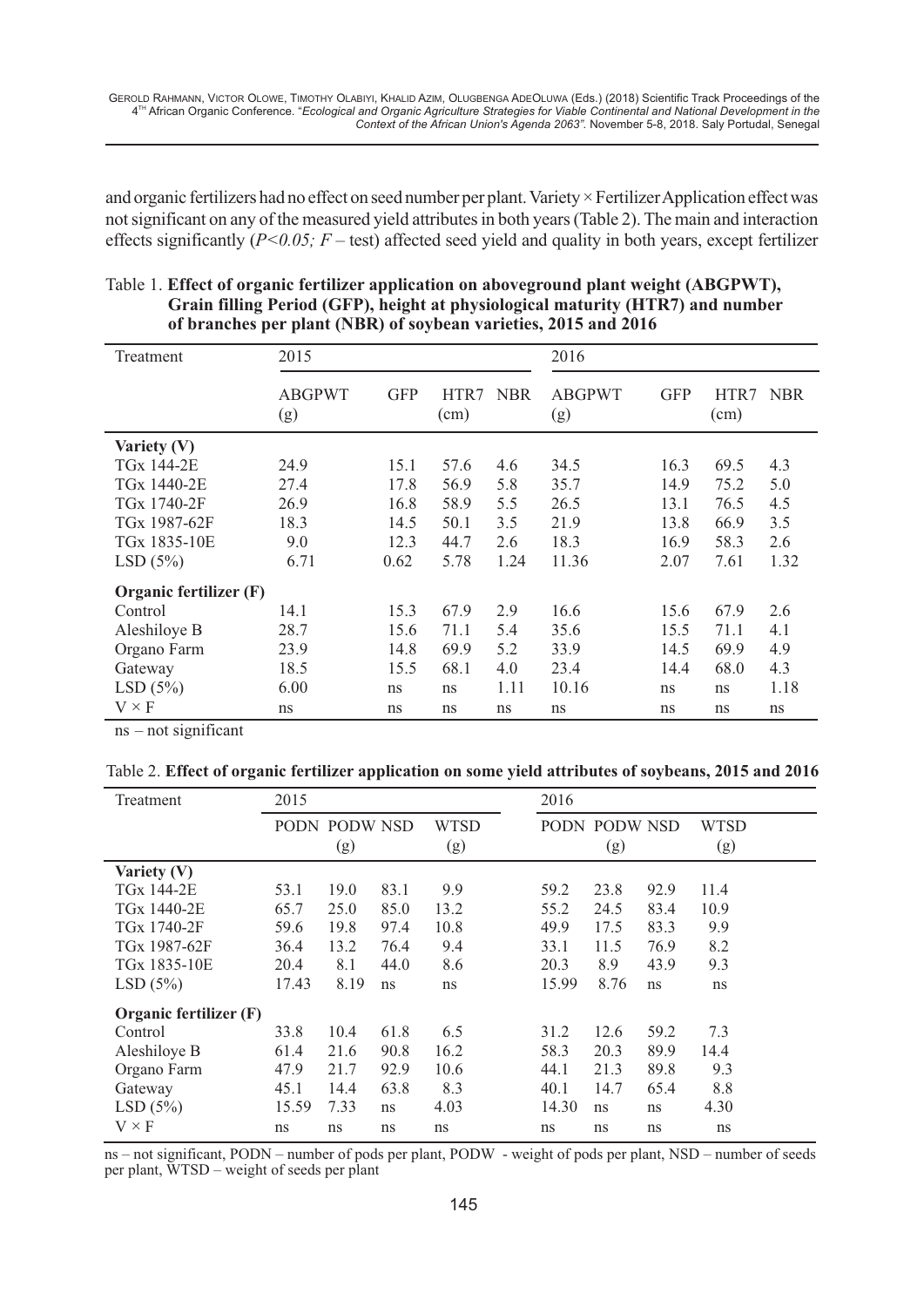application and  $V \times F$  effect on seed yield in 2016. Soybean plants that were grown on plots treated with Gateway fertilizer recorded the highest values for protein and oil content (significant at  $P < 0.05$ ) relative to soybean plants grown on other treated plots and control plots (Table 3).

| Treatment              | 2015                     |                              |                                | 2016            |                              |                          |  |
|------------------------|--------------------------|------------------------------|--------------------------------|-----------------|------------------------------|--------------------------|--|
|                        | Seed<br>yield<br>(kg/ha) | Protein<br>content<br>$(\%)$ | Oil<br>content yield<br>$(\%)$ | Seed<br>(kg/ha) | Protein<br>content<br>$(\%)$ | Oil<br>content<br>$(\%)$ |  |
| Variety (V)            |                          |                              |                                |                 |                              |                          |  |
| <b>TGx 144-2E</b>      | 1518.2                   | 36.1                         | 16.4                           | 1833.3          | 35.5                         | 16.9                     |  |
| TGx 1440-2E            | 1824.8                   | 36.1                         | 17.4                           | 1805.6          | 36.4                         | 17.4                     |  |
| TGx 1740-2F            | 1792.9                   | 37.0                         | 17.1                           | 1715.3          | 36.1                         | 17.3                     |  |
| TGx 1987-62F           | 1015.3                   | 36.8                         | 17.4                           | 1638.9          | 37.3                         | 17.4                     |  |
| TGx 1835-10E           | 547.3                    | 37.2                         | 17.4                           | 1131.9          | 35.3                         | 16.9                     |  |
| LSD(5%)                | 314.89                   | 0.24                         | 0.03                           | 365.08          | 0.22                         | 0.32                     |  |
| Organic fertilizer (F) |                          |                              |                                |                 |                              |                          |  |
| Control                | 997.9                    | 35.1                         | 16.5                           | 1444.5          | 35.9                         | 16.9                     |  |
| Aleshiloye B           | 1595.7                   | 36.9                         | 17.6                           | 1577.8          | 36.2                         | 17.3                     |  |
| Organo Farm            | 1446.6                   | 37.2                         | 17.0                           | 1794.4          | 36.6                         | 17.1                     |  |
| Gateway                | 1318.7                   | 37.4                         | 17.6                           | 1683.3          | 37.8                         | 17.4                     |  |
| LSD(5%)                | 281.65                   | 0.22                         | 0.02                           | ns              | 0.19                         | 0.28                     |  |
| $V \times F$           | $**$                     | $***$                        | **                             | ns              | $**$                         | $***$                    |  |

|          | Table 3. Effect of organic fertilizer application on seed yield and quality of soybean varieties, 2015 |  |  |
|----------|--------------------------------------------------------------------------------------------------------|--|--|
| and 2016 |                                                                                                        |  |  |

ns – not significant, \*\* significant at 1% probability level

### **Discussion**

The huge potential of organic soybean production had in the forest savanna transition zone of the humid tropics has been established (Olowe and Adebimpe; Olowe *et al.* 2014). Varying responses to organic fertilizer application were observed in the five tested soybean varieties. TGx 1440-1E, a late maturing variety, was the most vigorous variety and it produced significantly ( P<005) higher above ground plant weight, pod number and weight than the two early maturing varieties (TGx 1987-62F and TGx 1835- 10E) in both years. However, it was on par with TGx 1448-2E (check and late maturing) and TGx 1740- 2F, an early maturing variety, for aboveground plant weight, height at physiological maturity and number of branches per plant. Although, It was observed that neither plant height at physiological maturity or length on grain filling period directly resulted in greater plot seed yield even in the more favourable 2016 growing season. This agrees with the report of Board (2002). The two late varieties recorded longer grain filling period than the early maturing varieties and consequently significantly (P<0.05) higher grain yields than TGx 1987-62F and TGx 1835-10E in both years, except TGx 1835- 10E in 2016. The yield performance of the tested varieties compared very well with their potential (1.1 – 2.7 t/ha) in the traditional growing regions especially during the wetter 2016 (Asafo-Adeji and Adekunle, 2001). The varieties also contained comparable amounts of oil and protein. Application of the three commercial organic fertilizers, especially Aleshinloye Grade B and Organo Farm resulted in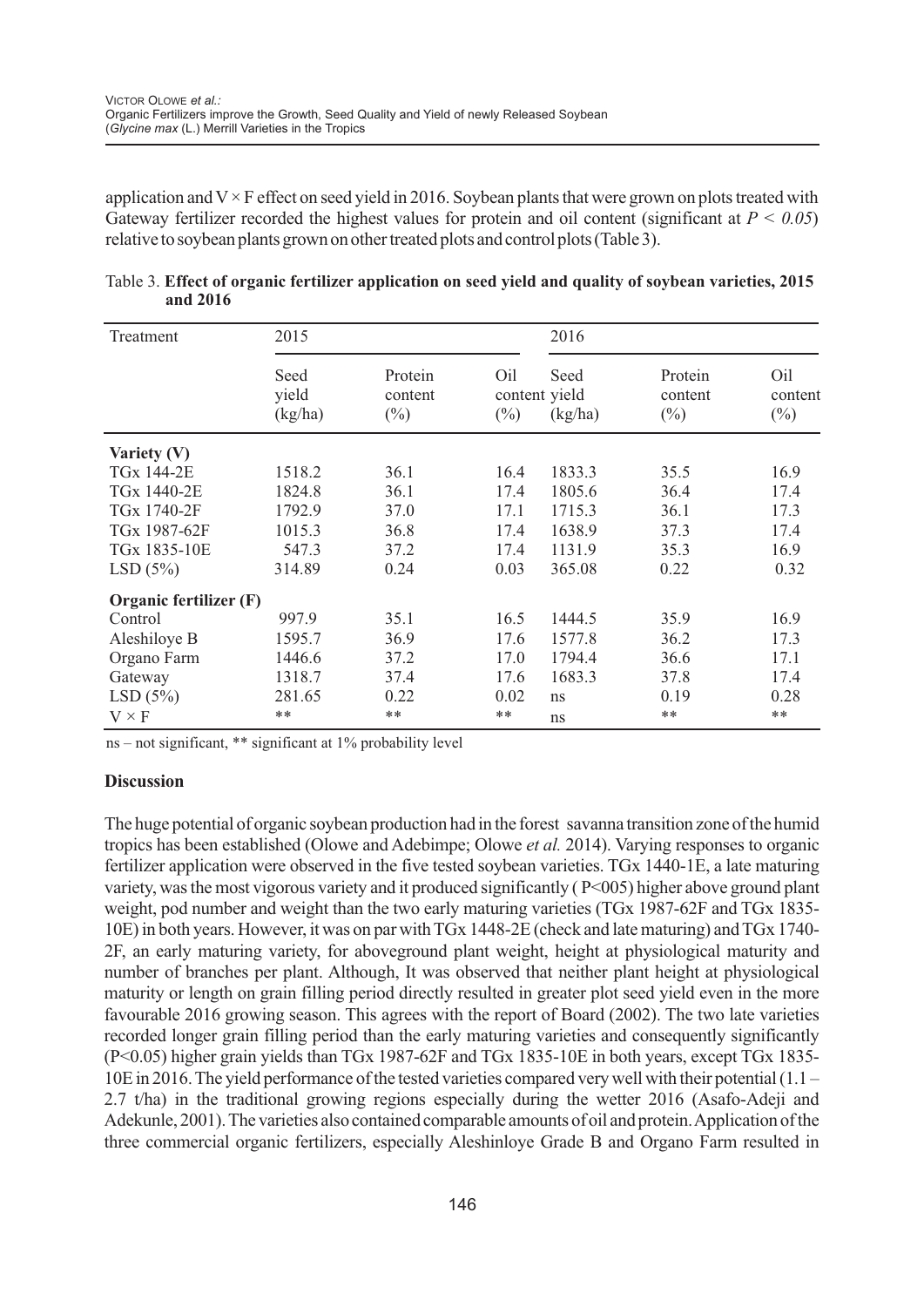significantly (P<0.05; F-test) higher above ground plant weight and number of branches in both years relative to the control. Enhanced growth could be attributed to provision of macro and micro nutrients required for vegetative growth by the manure. Significant growth response to applied manure and compost had been reported by Yagoub *et al.* ( 2012) and Sutrisno (2017). On average, organic fertilizer application also significantly (P<0.05; F-test) increased pod number and weight, and weight of seeds per plant in both years, except pod weight in 2016. Enhanced development of soybeans on the treated plots could be due supply and availability of nutrients necessary for partitioning of assimilates to the various structural components of the plants. Similar results have been reported by Myint *et al.* (2009) and Devi *et al.* (2013). Application of Gateway organic fertilizer (animal dung and wood ash based) that contained comparatively high levels of micronutrients (Zn, Cu, Fe and Mn) resulted in significantly (*P<.05*) higher protein and oil content than the control and on par with the other two fertilizers. On average, the three fertilizers enhanced seed quality of soybeans relative to the control. It was concluded that application of organic fertilizers to soybeans is worthwhile venture that can boost its production in the tropics.

#### **References**

- Affholder, F. Poeydebat, C. Corbeels, M. Scopel E. and Tittonell, P. (2013). The yield gap of major food crops in family agriculture in the tropics: Assessment and analysis through field surveys and modeling. Field Crop Research 143: 106-118.
- Aher, S.B. Lakaria B.L. Kaleshananda, S. Singh, A.B. RAmana S, Ramesh K and Thakur J.K. (2015). Effect of organic farming practices on soil and performance ofsoybean (Glycinemax undersemiarid tropical conditions in Central India. Journal of Applied and Natural Sciences 7: 67-71.
- Almaz, M.G., Halim, R.Aand Martini, M.Y. 2017. Effect of combined application of poultry manure and inorganic fertilizer on yield and yield components of maize intercropped with soybean. *TropicalAgriculturalScience*40:173-184.
- Asafo-Adeji B. and Adekunle A.A(2001). Characteristics of some released IITA soybean varieties and promisingadvancedbreedinglines.IITAPublication.10p.
- Board, J.E. (2002). A regression model to predict soybean cultivar yield performance at late planting dates.*AgronomyJournal*94:483-492.
- Chen, J. (2006). The combined use of chemical and organic fertilizer and or biofertilizer for crop growth andsoilfertility.*TaipeiFoodFert.TechnologyBulletin*17:1-9.
- Devi, K.N Singh T.B Athokpam, H.S. Singh, N.B and Samurailatpam D. (2013). Influence of inorganic, biological and organic manures on odulation and yield of soybean (Glycine max (L.) Merrill) and soilproperties.*AustralianJournalofCropScience*7:1407-1415.
- Egan, H. Kick R.S. Sawyer R. (1981). Soxhlet extraction method. In Person's Chemical Analysis of Food. 8<sup>th</sup> edn, pp507-547. London: Churchill Livingstone Publishers.
- FAO (2016). Soybeans, yield (hectogram per hectare) for all countries. www.factfish.com/statistic /soybean%2C%20yield.
- Falodun, E.J., Ehigiator, J.O., Ogedegbe, S.A. 2015. Growth and yield response of soybeans (*Glycine max* (L.) Merrill) to organic and inorganic fertilizer in Edo Rain forest of Nigeria. *American JournalofPlantSciences*6:3293-3297.
- Gautam, S.S and Pathak N. (2014). Effect of organic fertilizers on soybean yield in Bundelkhand. *Technofame*3:84-87.
- Javaid, A. and Mahmood N. (2010). Growth, nodulation and yield response of soybean to biofertilizers andorganicmanures.*P.J.Bot*.42:863-871.
- Khaim, S., Chowdhury, M.A., and Saha, B.K. 2013. Organic and Inorganic fertilization on the yield and qualityofsoybean.*J.BangladeshAgric.University*11:23-28.
- Kuntyyastuti, H and Sutrisno, H.K. 2017. Effect of manure, phosphate solubilizing bacteria, and